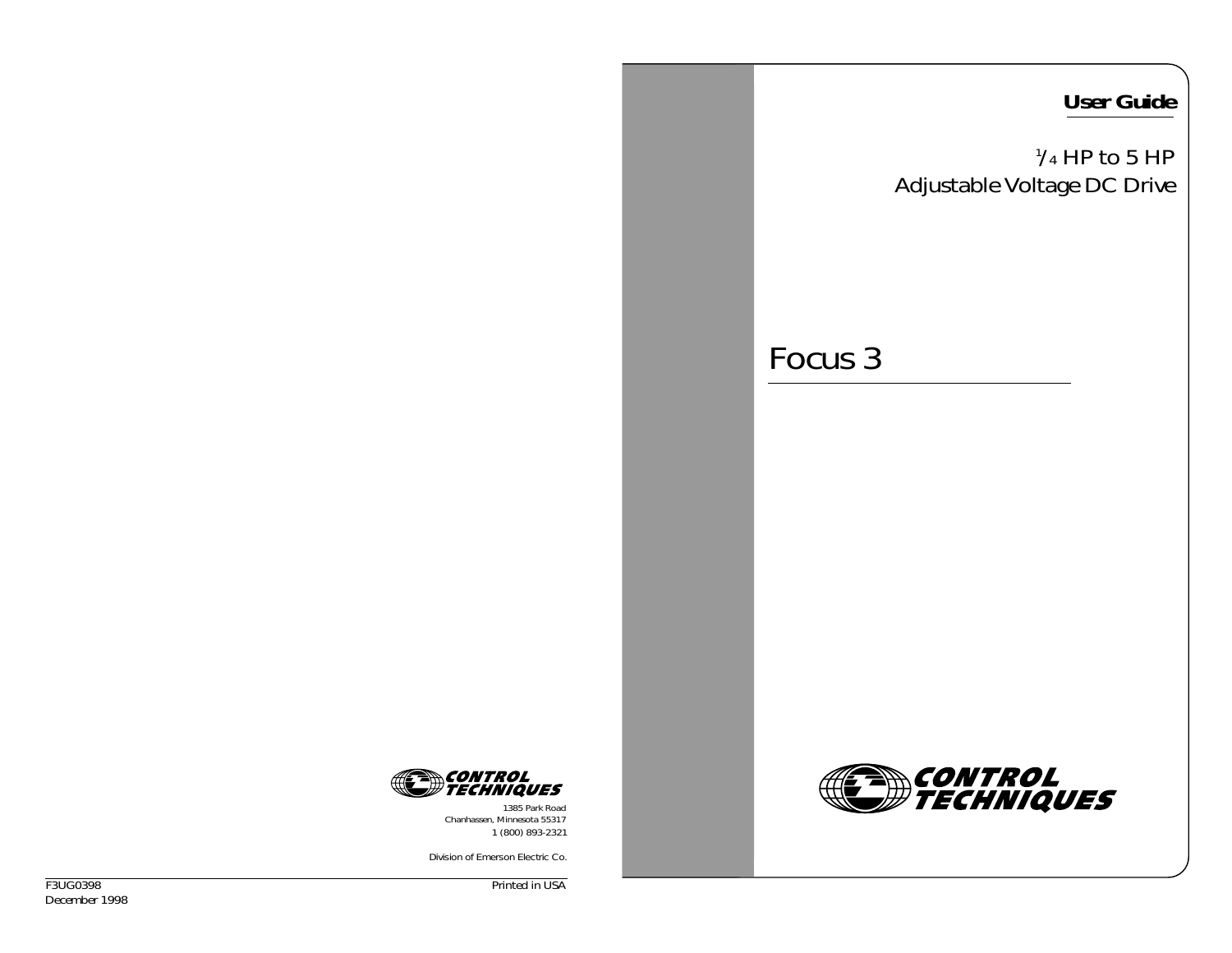## *Table of Contents\_\_\_\_\_\_\_\_\_\_\_\_\_\_\_\_\_\_\_\_\_\_\_\_\_\_\_\_\_\_\_\_\_*

## **Title Page**

#### **General Information**

#### **Specifications**

| Internal Adjustments (Potentiometer)5 |  |
|---------------------------------------|--|
|                                       |  |
|                                       |  |
|                                       |  |
|                                       |  |
|                                       |  |

#### **Installation**

|--|--|--|--|

#### **Customer Connections & Start-Up**

| Power Wiring Terminals Description 12 |  |
|---------------------------------------|--|

#### **AMERICAS**

#### **USA**

**Chanhassen – N. American HQ Phone: (800) 828-0550 Buffalo Service and Training Center General Phone: (716) 774-1193 Technical Service: (800) 893-2321 Marketing: (800) 828-0550 Charlotte Drive Center Phone: (704) 393-3366 Chicago Drive Center Phone: (630) 893-5249 Cincinnati Drive Center Phone: (606) 689-4900 Cleveland Drive Center Phone: (440) 717-0123**

**Dallas Drive Center Phone: (972) 783-1831**

**Providence Drive Center Phone: (401) 333-3331**

**San Francisco Drive Center Phone: (510) 264-4940**

**Canada Toronto Drive Center Phone: (905) 475-4699**

**Brazil Sao Paulo Drive Center Phone: 011-55-11-861-3350** 

#### **EUROPE**

**Austria Linz Drive Center Phone: 011-43-7229-789480**

**Belgium Brussels Drive Center**

**Czech Republic Brno Drive Center**

**Denmark**

**Phone: 011-45-8625-5755**

### **Phone: 011-45-4369-6100**

**Finland Helsinki Drive Center Phone: 011-358-985-2661**

**France Leroy Somer Angouleme Drive Center Phone: 011-33-5-4564-5454**

#### **Germany**

**Bonn Drive Center Phone: 011-49-2242-8770 Chemnitz Drive Center Phone: 011-49-3722-52030 Darmstadt Drive Center Phone: 011-49-6251-17700 Stuttgart Drive Center**

**Phone: 011-49-7156-95560 Holland**

**Rotterdam Drive Center Phone: 011-31-1844-20555**

**Hungary Budapest Drive Center Phone: 011-361-431-1162**

**Ireland Dublin Drive Center Phone: 011-353-45-433044**

**Italy Milan Drive Center Phone: 011-39-02575-751**

**Vicenza Drive Center Phone: 011-39-0444-396200**

**Norway Oslo Drive Center Phone: 011-47-32-235100**

**Russia Moscow Applications Center Phone: 011-7095-245-8631 (89)**

**Spain Barcelona Drive Center Phone: 011-34-93-680-1661**

**Bilbao Applications Center Phone: 011-34-94-620-3646**

**Sweden Stockholm Drive Center Phone: 011-46-8-58-352045**

**Switzerland Lausanne Applications Center Phone: 011-41-21-634-0408**

**Zurich Drive Center Phone: 011-41-56-493-0036**

**Turkey Istanbul Drive Center Phone: 011-90-216-4182420**

**United Kingdom Birmingham Drive Center Phone: 011-44-121-544-5595**

**Leeds Drive Center Phone: 011-44-113-2423400 Luton Drive Center**

**Phone: 011-44-1582-567700**

**Phone: 011-44-1925-413537**

#### **ASIA PACIFIC**

#### **Australia**

**Melbourne Applications Center Phone: 011-61-3-9563-4550**

**Sydney Drive Center Phone: 011-61-29838-7222**

#### **China**

**Hong Kong Applications Center Phone: 011-852-2979-5271**

**Shanghai Drive Center Phone: 011-86-21-64085747**

#### **India**

**Bombay Drive Center Phone: 011-91-212-75- 1201/1202/0930**

**Calcutta Drive Center Phone: 011-91-33-357- 5302/5306**

**Madras Drive Center Phone: 011-91-44-496- 1123/1130/1083**

**New Delhi Applications Center Phone: 011-91-11-5764782**

#### **Indonesia**

**Jakarta Drive Center Phone: 011-62-21-4525146**

**Surabaya Applications Center Phone: 011-62-31- 5682775/5623565**

#### **Korea**

**Seoul Applications Center Phone: 011-82-2-3445- 6183/6184/6185**

#### **Malaysia**

**Kuala Lumpur Drive Center Phone: 011-60-3734-9776**

**Republic of South Africa Johannesburg Drive Center Phone: 011-27-11-462-1740**

**Singapore Singapore Drive Center Phone: 011-65-271-6377**

**Taiwan Taipei Applications Center Phone: 011-886-22-325-9555**

**Thailand Bangkok Drive Center Phone: 011-66-2580-7644**

#### **Vietnam**

**Ho Chi Minh Applications Center Phone: 011-84-8-8425157**

**Warrington Applications Center**

**Phone: 011-32-2725-2721**

**Phone: 011-420-541-192111**

**Arhus Applications Center**

**Copenhagen Drive Center**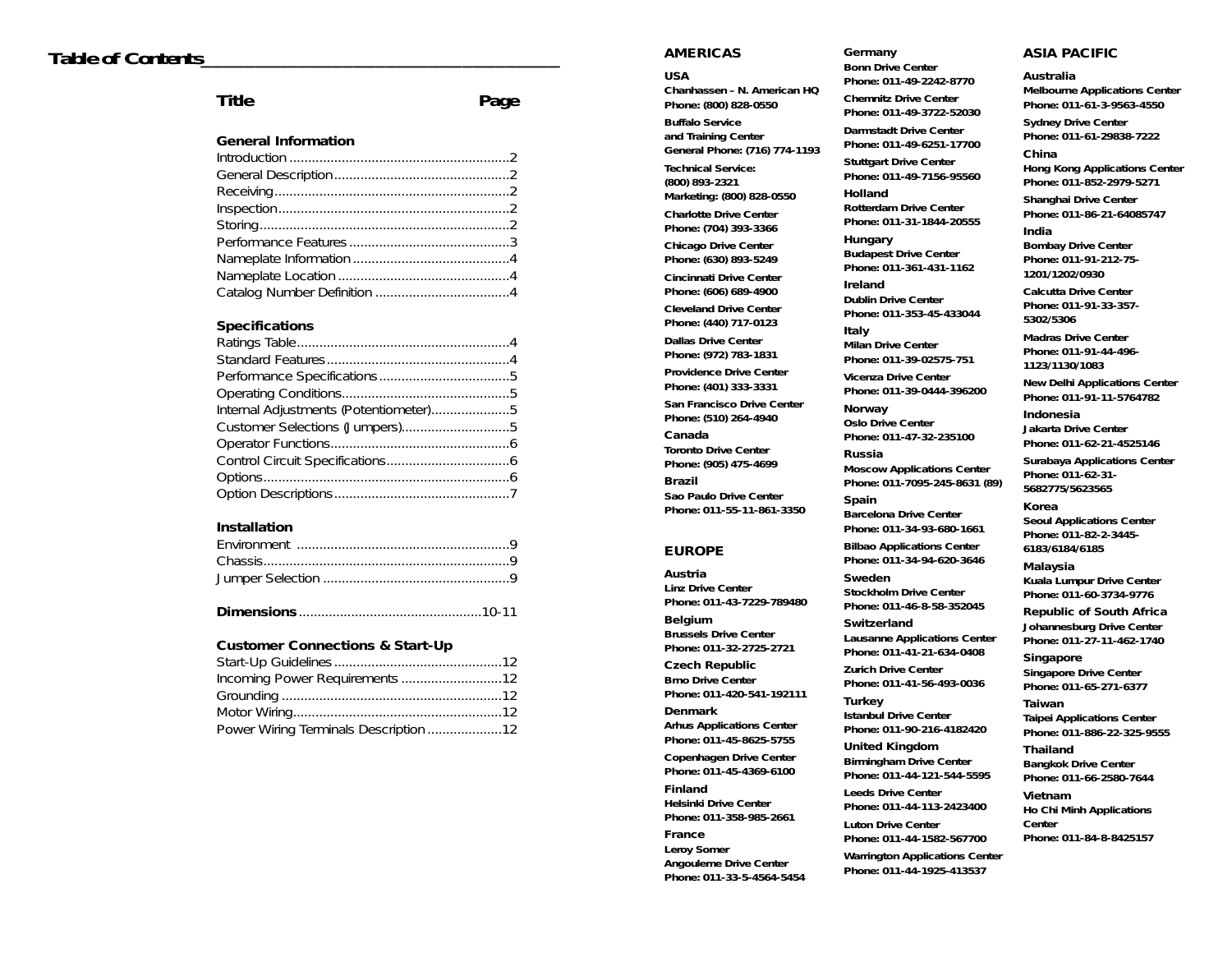## *Regen Interconnect Drawing\_\_\_\_\_\_\_\_\_\_\_\_\_\_\_\_\_\_\_\_\_\_\_\_\_*



| Title                                                                                                                                            | Page |
|--------------------------------------------------------------------------------------------------------------------------------------------------|------|
|                                                                                                                                                  |      |
|                                                                                                                                                  |      |
| <b>Customer Selections</b><br>Jumper Programming and<br>Potentiometer Adjustments for:                                                           |      |
| <b>Potentiometer Adjustments</b><br>Internal Resistance Compensation 24<br>Acceleration and Deceleration Times24<br><b>Interconnect Drawings</b> |      |
|                                                                                                                                                  |      |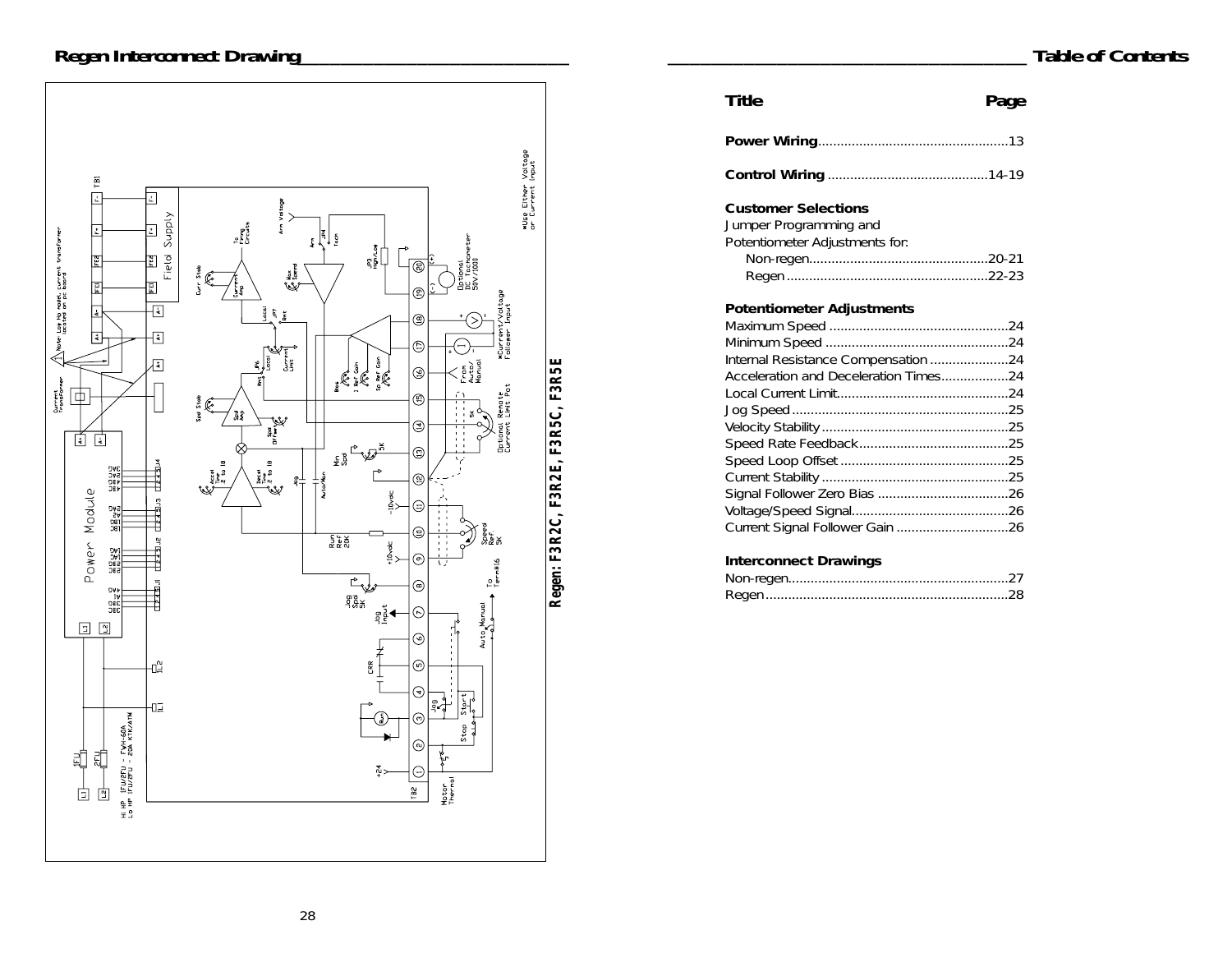## *\_\_\_\_\_\_\_\_\_\_\_\_\_\_\_\_\_\_\_\_\_Non-Regen Interconnect Drawing*

## *General Information \_\_\_\_\_\_\_\_\_\_\_\_\_\_\_\_\_\_\_\_\_\_\_\_\_\_\_\_\_\_\_*

## **Introduction**

The purpose of this manual is to provide the user with the information needed to install, start-up, and maintain the Focus 3 drive. This instruction manual should be read in its entirety, paying special attention to the warning and caution notices, before installation and before performing any start-up or drive maintenance.

## **General Description**

The Focus 3 is a single phase analog drive for DC motors with power ranges from .25 to 5HP. It is available as either non-regenerative or regenerative and as either panel mounted or enclosed. The drive incorporates many features which are standard on high performance system drives, such as dynamic stability and signal follower adjustments. The major difference between the non-regen and regen drives is that the regen drive is isolated (control circuit can be grounded) while the non-regen is not isolated (control circuit can not be grounded). Signal isolation is available as an option for the non-regen drive.

## **Receiving**

The user is responsible for inspecting the equipment thoroughly before accepting the shipment from the freight company. Check the items received against the purchase order. If any items are obviously damaged, do not accept delivery until the damage has been noted on the freight bill.

## **Inspection**

Before installation and start-up of the drive, inspect the unit for mechanical integrity (i.e. loose parts, wires, etc). If physical damage was sustained during shipment, leave the shipping container intact and notify the freight agent. After unpacking, check the drive's nameplate catalog number against the purchase order. See page 2 for nameplate location.

## **Storing**

Store the drive in its shipping container prior to installation. If the drive isn't used for a period of time, store according to the following instructions in order to maintain warranty coverage:

- Clean, dry location
- Ambient Temperature Range: -40°C to 70°C
- Humidity: 95%, Non-condensing

### **WARNING!**

**Improper procedures can result in personal injury or equipment damage. Only qualified electrical maintenance technicians familiar with electronic drives and their standard safety precautions should be permitted to install, start-up, or maintain this apparatus.** 

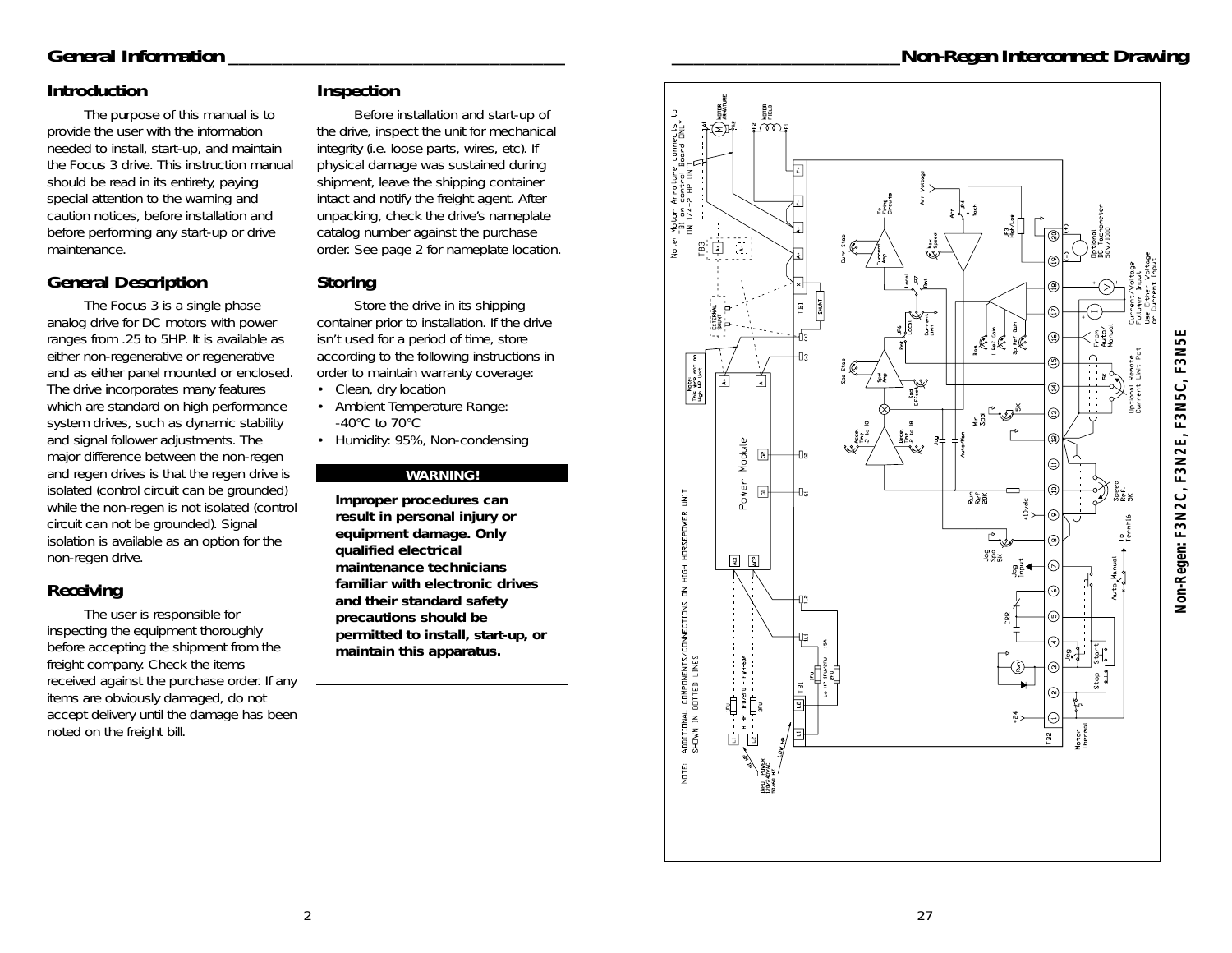# **Signal Follower Zero Bias (BIAS) used with Voltage Input (TB2-18)**

The BIAS pot prevents "creep" in the motor speed by eliminating any unwanted offset voltage levels in the voltage source. It may also be used to add a slight offset to the voltage signal.

# **Signal Follower Zero Bias (BIAS) used with Current Input (TB2-17)**

Non-regen drives: Adjust the BIAS pot so the drive is at zero speed when the minimum current signal follower reference (4-20 or 1-5mA) is applied.

Regen drives: Adjust the BIAS pot to eliminate motor "creep" at zero speed when the current signal follower reference (0-5 or 0-20mA\*) is set at its minimum value.

*\* If a 4-20mA reference is required, use the optional signal isolation board (F3ISOBD). If a regen drive with a 4-20mA signal that was "biased out" at 4mA lost its connection, the drive would run in reverse when restarting.* 

# **Voltage / Speed Signal Follower Gain (SP REF GAIN)**

The SP REF GAIN pot calibrates the user supplied Voltage Signal Follower reference (0 - 200VDC) so the motor reaches its rated voltage/speed when the voltage signal is set to its maximum value. It is factory preset to its full counterclockwise position.

## **Current Signal Follower Gain (IREF GAIN)**

The IREF GAIN pot calibrates the user supplied Current Signal Follower reference (1-5 or 4-20mA non-regen and 0-5 or 0-20mA regen) so the motor reaches its rated voltage/speed when the current signal is set to its maximum value. It is factory preset to its full clockwise position.

## **PERFORMANCE FEATURES**

**Solid State Full Wave Power Bridge** - Uses generously rated power semiconductors for maximum reliability and long life.

- **Full Four Quadrant Operation** (regen only) - Allows operation of the drive motor in both the forward and reverse directions while producing torque in either the clockwise or counterclockwise direction.
- **Inner Current Loop Regulator**  Inherent high band width capability for fast response.
- **Rectilinear Phase Control** (regen only) Improves performance at low speeds and near zero load.
- **SCR Trigger Circuits** (regen only) Pulse transformer isolated, hard firing, high frequency burst type pulse train output from individually gated oscillators insures SCR conduction regardless of the effects of line notching or incoming AC power line.
- **Semiconductor Fusing**  Both AC lines fused for maximum protection in case of short circuit.
- **AC Line Filter and Transient Voltage Suppressor Network** - Eliminates interaction between other drives or AC equipment.
- **Field Economy** (regen only) Insures longer life for wound field DC motors. May be easily bypassed.
- **Current Limit Ranges**  Selectable current limit ranges to match the drive to the motor being used. Provides overload protection and smooth acceleration of high inertia loads.
- **Speed Regulator 1% accuracy** armature voltage feedback with IR compensation or 1% accuracy with DC tachometer feedback. Regulation accuracy may be affected by the tachometer selected.

#### **Current (Torque) Regulator** -

2% accuracy armature current regulator allows the user to control motor torque instead of speed.

- **Circuit Board Indicators**  Light emitting diodes (LEDs) on the control board indicate when the drive is in Run Mode or the Current Limit is enabled.
- **Isolated Control Circuitry (regen only)**  Provides isolation of the control and regulator circuitry from the AC power bus for operator and equipment protection in the event of a ground fault. The speed potentiometer and tachometer are not at line potential. System compatibility is possible without additional isolation accessories.

**Remote Current Limit** - Available by the simple addition of a potentiometer.

**Current Signal Follower Input\*** - Allows the motor speed to be controlled by a current signal from a commercially available transducer. The signal may be one of the following: Non-regen - 1-5mA or 4-20mA Regen - 0-5mA or 0-20mA

**Voltage Signal Follower Input\*** - Allows the motor speed to be controlled by a voltage signal from a DC tachometer generator or a process voltage signal. It accepts an input with a range of 0-200VDC.

- **Negative IR Compensation (regen only)** - Used in load sharing applications.
- **Auto/Manual Operation**  Standard circuitry allows the drive to be controlled by the operator controls or by the current/voltage signal inputs.
- **UL/cUL**  All Focus 3 Drives are UL/cUL listed.

*\*In non-regen drives, the current/voltage signal must be ungrounded and isolated from the AC power source and other controls which use the signal. If the signal is not isolated, an isolator (such as #F3NSBD) must be used or drive failure will occur.*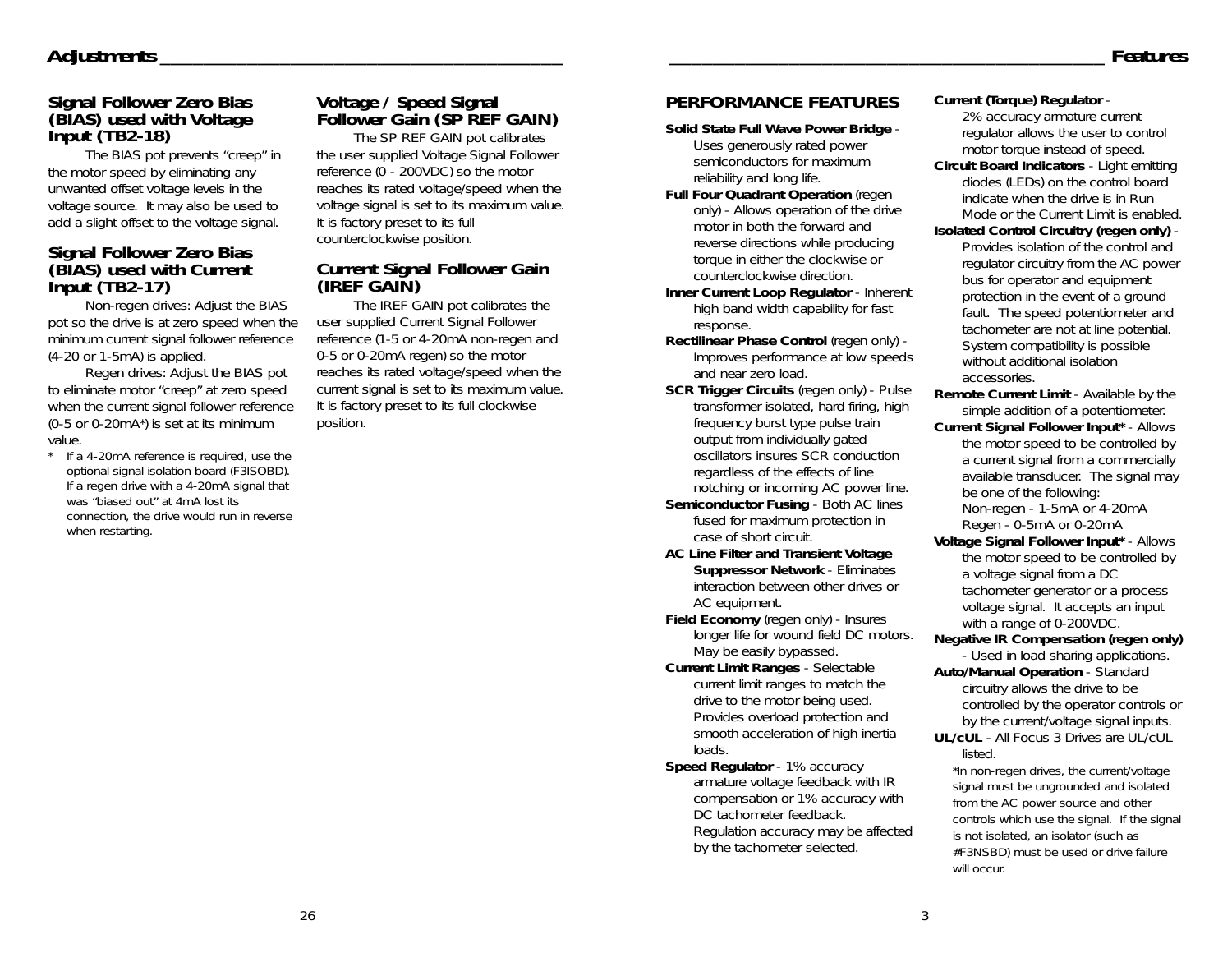## *General Information/Specifications*



## *Specifications*

#### **DRIVE RATINGS TABLE**

|       | CATALOG            | <b>ENCLOSURE</b> | HP               |              | <b>AC INPUT</b> |                 | DC OUTPUT       |              |
|-------|--------------------|------------------|------------------|--------------|-----------------|-----------------|-----------------|--------------|
|       | <b>NUMBER</b>      |                  | <b>RANGE</b>     | $10^{\circ}$ | <b>MAX</b>      | <b>ARMATURE</b> |                 | <b>FIELD</b> |
|       |                    |                  |                  | <b>VOLTS</b> | <b>AMPS</b>     | <b>VOLTS</b>    | <b>MAX AMPS</b> | <b>VOLTS</b> |
|       | F3N <sub>2</sub> C | Chassis          | $\frac{1}{4}$ -1 | 120          | 14              | 90              | 10              | 100          |
|       |                    |                  | $\frac{1}{2}$ -2 | 240          | 14              | 180             | 10              | 200          |
| Non-  | F3N2F              | <b>NEMA 4/12</b> | $\frac{1}{4}$ -1 | 120          | 14              | 90              | 10              | 100          |
| Regen |                    |                  | $\frac{1}{2}$ -2 | 240          | 14              | 180             | 10              | 200          |
|       | F3N5C              | Chassis          | $3 - 5$          | 240          | 35              | 180             | 25              | 200          |
|       | F3N5E              | <b>NEMA 4/12</b> | $3 - 5$          | 240          | 35              | 180             | 25              | 200          |
|       | F3R <sub>2</sub> C | Chassis          | $\frac{1}{4}$ -1 | 120          | 16              | 90              | 10              | 100          |
|       |                    |                  | $\frac{1}{2}$ -2 | 240          | 16              | 180             | 10              | 200          |
| Regen | F3R2F              | <b>NFMA 4/12</b> | $\frac{1}{4}$ -1 | 120          | 16              | 90              | 10              | 100          |
|       |                    |                  | $\frac{1}{2}$ -2 | 240          | 16              | 180             | 10              | 200          |
|       | F3R5C              | Chassis          | $3-5$            | 240          | 40              | 180             | 25              | 200          |
|       | F3R5E              | <b>NEMA 4/12</b> | $3 - 5$          | 240          | 40              | 180             | 25              | 200          |

#### **STANDARD FEATURES**

| Horsepower Range                               | $1/4 - 1$ HP @ 120VAC, $1/2 - 2$ HP@240VAC |
|------------------------------------------------|--------------------------------------------|
|                                                | 3-5HP @ 240VAC                             |
| Input Voltage                                  | 120/240VAC ±10%                            |
| Input Frequency                                | 60/50Hz $\pm$ 2Hz                          |
| <b>Field Supply</b>                            | 1Amp                                       |
| AC Line Fuses: 2HP                             | 15Amp (non-regen), 20Amp (regen)           |
| 5HP                                            | 40Amp (non-regen), 60Amp (regen)           |
| Pull Apart Terminal Block TB2 (Control Wiring) |                                            |
| Run and Current Limit LFDs                     |                                            |

## **Jog Speed (JOG SPD)**

Adjust the JOG SPD pot clockwise to increase the speed (0-30% of full speed reference) at which the motor will run when in jog mode. It is factory preset to its full counterclockwise position.

## **Velocity Stability (VEL STAB)**

The VEL STAB and SPD RATE FDB pots match the dynamic characteristics of the drive to the dynamic characteristics of the DC motor and its load. The drive's outer velocity loop includes an electrical "lead" circuit to compensate for the mechanical "lags" that exist in both the DC motor and its driven mechanical system. The VEL STAB pot adjusts the time constant of this lead circuit.

Clockwise rotation causes the drive to respond more quickly to speed reference/speed feedback changes but increases the overshoot experienced by the drive. Counterclockwise adjustment of this pot dampens the drive response. It is factory preset at the midway position.

## **Speed Rate Feedback (SPD RATE FDB)**

Used with the VEL STAB pot, the SPD RATE FDB pot controls the relative magnitude of the "lead" circuit in the velocity loop. Clockwise rotation reduces the drive's velocity rate of change and decreases the overshoot experienced by the drive. Normally used in tachometer feedback applications, this pot is factory preset to its full counterclockwise position. Note: It is available with the regen drive only.

## **Speed Loop Offset (SPD OFFSET)**

This pot is used to zero out any offsets in the speed loop amplifier. With the speed pot set to zero (as well as the min. speed pot, if used), adjust the SPD OFFSET so any "creep" in the motor speed is eliminated with zero speed reference. It is factory preset to its midway position.

## **Current Stability (ISTAB)**

The ISTAB pot matches the dynamic characteristics of the drive to the dynamic characteristics of the DC motor armature. The drive's inner current loop includes an electrical "lead" circuit to compensate for the electrical "lag" that exists in the DC motor armature current. The ISTAB pot adjusts the time constant of this lead circuit.

In torque (current) control applications, the velocity loop is bypassed and the current loop is used. For speed (velocity) control applications, the current loop is fed from the output of the velocity loop.

The current loop responds to current changes quickly. Therefore, the ISTAB pot is very sensitive and harder to adjust properly. Clockwise rotation causes the drive to respond more quickly to current changes, but the factory shipped setting is adequate for most applications.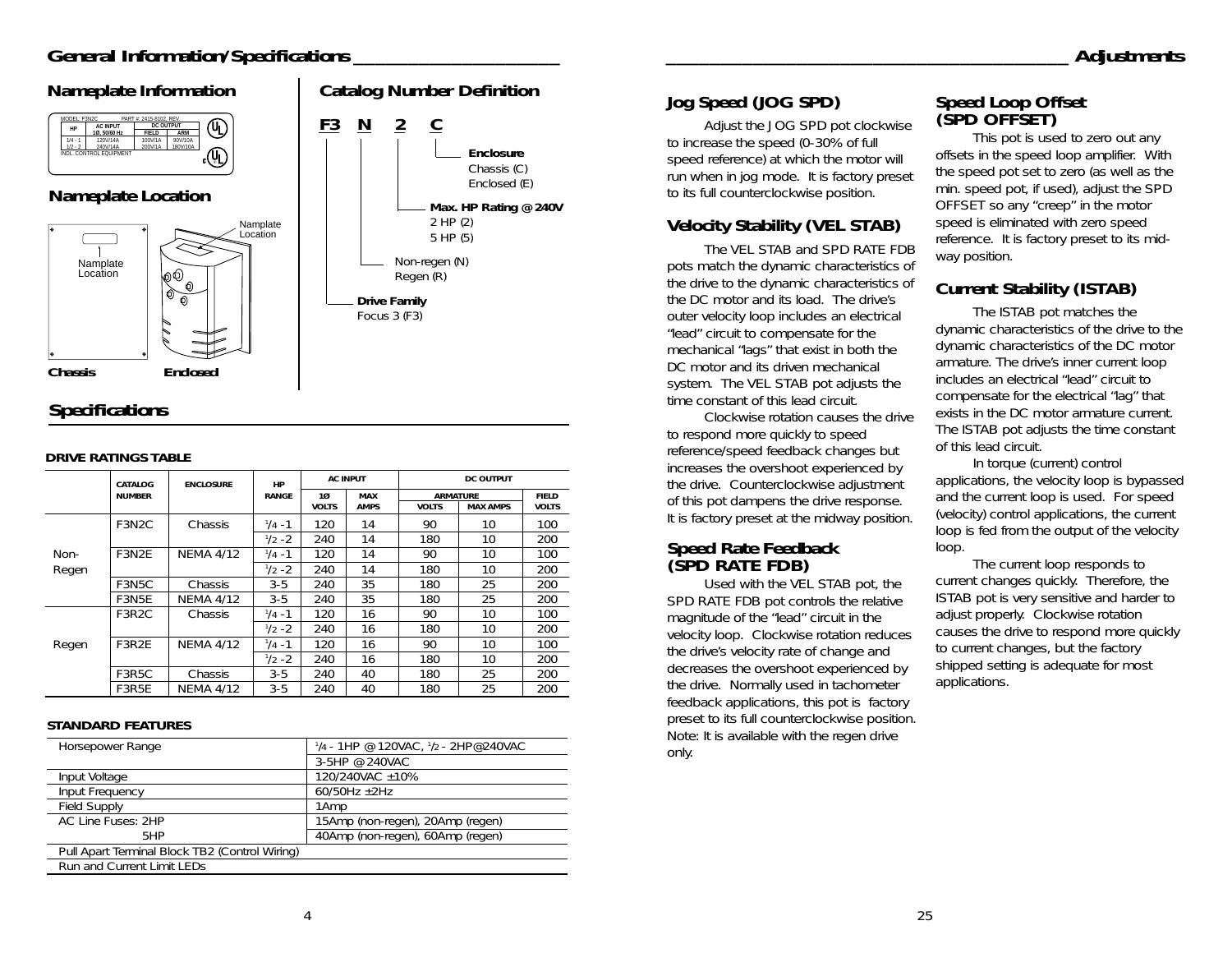## **POTENTIOMETER ADJUSTMENTS**

## **Maximum Speed (MAX SPD)**

The MAX SPD pot sets the maximum motor speed (70-120% of motor base speed) allowed. It is factory preset to the midway position. Note: Do not exceed motor nameplate maximum speed rating. With the motor running, turn the speed pot on the drive enclosure cover/operator control panel fully clockwise. Then, adjust the MAX SPD pot on the control board to set the desired maximum motor speed.

## **Minimum Speed (MIN SPD)**

The MIN SPD pot sets the minimum speed (0-30% of maximum speed setting) at which the motor will run. It is factory preset at its full counterclockwise position. With the motor running, turn the speed pot on the drive enclosure cover/operator control panel fully counterclockwise. Adjust the MIN SPD pot clockwise until the desired lowest motor speed is reached.

## **Internal Resistance Compensation (IR COMP)**

The IR Compensation pot is used to overcome the motor's natural tendency to slow down as the load increases. If the motor slows down excessively as it is loaded, adjust the IR COMP pot clockwise. The motor will oscillate in speed or "hunt" if the IR COMP pot is adjusted too far clockwise. If this pulsing of speed occurs, adjust the IR COMP pot counterclockwise until the motor speed stabilizes. Note: If the drive is using the voltage or current signal follower, perform these adjustments with the Auto/Manual switch in the Manual position.

## **Acceleration and Deceleration Times (ACCEL / DECEL)**

Adjust the ACCEL and DECEL pots clockwise to increase the linear acceleration and deceleration times

(.2-30 seconds). These adjustments are independent from each other. Note: Controlled deceleration time occurs when the speed pot is turned down, but not when the start/stop switch is placed in the STOP position. Note: The roles of ACCEL and DECEL pots are reversed when reverse rotation is applied to the motor. Note: When the drive is used in torque (current) control mode, the ACCEL/DECEL pots adjust how quickly the motor torque level changes as the main torque pot is varied.

## **Local Current Limit (LOC ILMT)**

Set the LOC ILMT pot to limit the motor armature current to 150% or less of the motor nameplate rating. It should represent the lowest level consistent with satisfactory operation. The pot is factory preset at 150% of the range selected by jumper JP9 (A-D).

The yellow Current Limit LED indicator light on the drive control board illuminates when the armature current reaches 95-100% of the current limit setting.

#### **PERFORMANCE SPECIFICATIONS**

| Service Factor                          | 1.0                                   |
|-----------------------------------------|---------------------------------------|
| Speed Regulation (95% Load Change):     |                                       |
| Armature Voltage                        | 1% of Max. Speed with IR Compensation |
| All other variables (voltage regulated) | 15% of Base Speed                     |
| Tachometer Feedback                     | .5% of Base Speed                     |
| Overload Capacity                       | 150% of Max. Rating for one minute    |
| Efficiency:                             |                                       |
| Control Only                            | 98%                                   |
| Drive System (motor and control)        | 86%                                   |

#### **DRIVE OPERATING CONDITIONS**

| Altitude (without derating) | 3300Ft.          |
|-----------------------------|------------------|
|                             |                  |
| Ambient Temperature:        |                  |
|                             |                  |
| Chassis                     | $0-55^{\circ}$ C |
|                             |                  |
| Enclosed (NEMA 4/12)        | $0-40^{\circ}$ C |
|                             |                  |

#### **INTERNAL ADJUSTMENTS (POTENTIOMETERS)**

| <b>Potentiometer Function</b>  | Range                         |
|--------------------------------|-------------------------------|
| Maximum Speed                  | 80-120% of Rated Speed        |
| Minimum Speed                  | 0-30% of Maximum Speed        |
| IR Compensation                | 0-20% of Rated Voltage        |
| <b>Current Limit</b>           | 0-150% of Selected Range      |
| <b>Acceleration Time</b>       | .3-20 seconds (linear)        |
| Deceleration Time              | .3-20 seconds (linear)        |
| Jog Speed                      | 0-30% of Full Speed Reference |
| Speed Loop Offset              | Adjustable                    |
| Speed Rate (regen only)        | Adjustable                    |
| <b>Velocity Loop Stability</b> | Adiustable                    |
| <b>Current Loop Stability</b>  | Adiustable                    |
| Current Signal Follower Gain   | Adjustable                    |
| Velocity Signal Follower Gain  | Adjustable                    |
| Signal Follower Zero Bias      | Adjustable                    |

#### **CUSTOMER SELECTIONS (JUMPERS)**

| <b>Function</b>                   | Range                          |
|-----------------------------------|--------------------------------|
| Input Voltage                     | 120/240VAC (2HP)               |
| Control Mode                      | Speed/Torque                   |
| Current Feedback range            | High/Medium/Low/Xlow           |
| <b>Current Limit Pot Selector</b> | Local/Remote                   |
| Armature Voltage level            | 90/180V                        |
| Optional "M" Contactor            | Yes/No                         |
| Tachometer Feedback               | High/Low                       |
| Speed Feedback Selector           | Armature/Tachometer            |
| Line Frequency                    | 60/50Hz                        |
| IR Compensation                   | Positive/Negative (regen only) |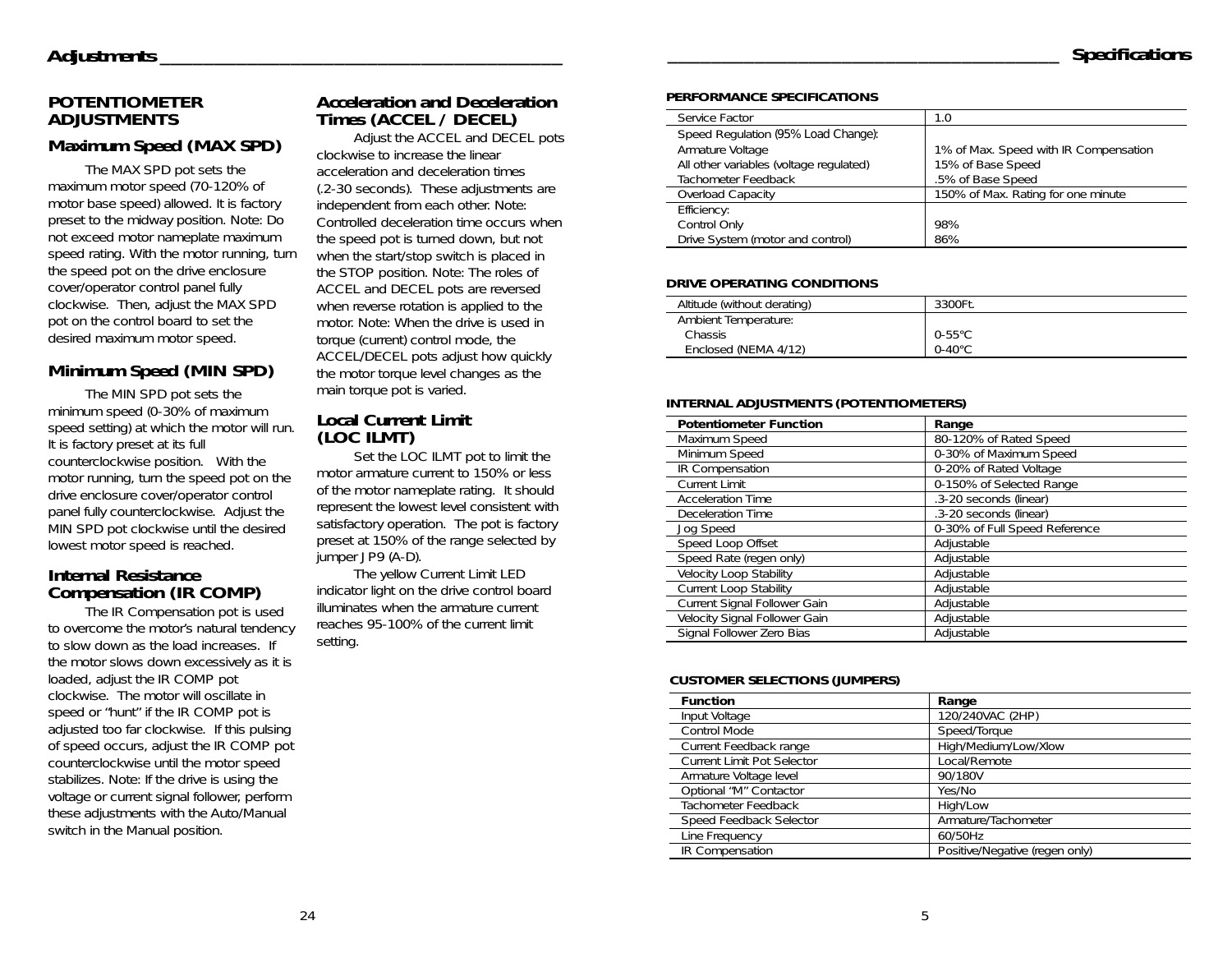### **OPERATOR FUNCTIONS**

|                              | <b>Chassis</b>           | <b>Enclosed</b> |
|------------------------------|--------------------------|-----------------|
| Speed Adjustment (Speed Pot) | Standard                 | Standard        |
| Start/Stop                   | <b>Customer Supplied</b> | Standard        |
| Forward/Reverse(regen only)  | <b>Customer Supplied</b> | Optional        |
| Auto/Manual                  | <b>Customer Supplied</b> | Optional        |
| Run/Jog                      | <b>Customer Supplied</b> | Optional        |

### **CONTROL CIRCUIT SPECIFICATIONS**

| Logic Control Power            | 24VDC                        |
|--------------------------------|------------------------------|
| Speed Potentiometer            | 5000ohms, 2watts             |
| Input Signal Requirement       | 10VDC @ .5mAmps              |
|                                | (Regen is ±10VDC @ .5mAmps)  |
| Control Circuit Isolation      | Optional with non-regen,     |
|                                | Standard with regen drive    |
| <b>Current Signal Follower</b> | 1-5mA or 4-20mA (non-regen), |
|                                | 0-5mA or 0-20mA (regen)      |
| Voltage Signal Follower        | 0-200VDC                     |
|                                |                              |

### **FOCUS 3 OPTIONS**

| CATALOG<br><b>NUMBER</b> | <b>DESCRIPTION</b>                    |                                  |
|--------------------------|---------------------------------------|----------------------------------|
| F3SE                     | <b>Fnclosure</b>                      | Small (2HP), NEMA 4/12           |
| F3LF                     | <b>Kits</b>                           | Large (5HP), NEMA 4/12           |
| F3M112                   | $^{\prime\prime}$ M $^{\prime\prime}$ | 1/4 - 1HP @ 120V                 |
| F3M224                   | Contactor                             | 1/2 - 2HP @ 240V                 |
| F3M524                   | <b>Kits</b>                           | $3 - 5HP @ 240V$                 |
| F3DB224                  |                                       | .5HP @ 120V, 2HP @ 240V          |
| F3DB1524                 |                                       | .25 - .33HP @ 120V, 1.5HP @ 240V |
| F3DB124                  | Dynamic                               | .75 - 1HP @ 240V                 |
| F3DB0524                 | <b>Braking</b>                        | .5HP @ 240V                      |
| F3DB112                  | <b>Kits</b>                           | .75 - 1HP @ 120V                 |
| F3DB324                  |                                       | 3HP @ 240V                       |
| F3DB524                  |                                       | 5HP @ 240V                       |
| F3TS                     | Toggle Switch, NEMA 4/12              |                                  |
| <b>F3NSBD</b>            | Signal Isolation Board                |                                  |
| 2450-9024                | Remote Percent Speed Meter Kit        |                                  |
| 2450-9021                | Remote RPM Speed Meter Kit            |                                  |
| 0895-8000                | Remote Operator Station               |                                  |
| 6160-9001                | Ten-Turn Potentiometer                |                                  |



*Regen PC Board: F3R2C, F3R2E, F3R5C, F3R5E*

## **Internal Adjustments / Potentiometers**

| * | Acceleration Time (.3-20 seconds)              |
|---|------------------------------------------------|
| * | Deceleration Time (.3-20 seconds)              |
|   | <b>Velocity Loop Stability</b>                 |
|   | IR Compensation (0-20% of rated voltage)       |
|   | Speed Loop Offset                              |
|   | Jog Speed (0-30% of full speed reference)      |
| * | Local Current Limit (0-150% of selected range) |
| * | Minimum Speed (0-30% of maximum speed)         |
|   | Current Signal Follower Gain                   |
|   |                                                |
|   | Signal Follower Zero Bias                      |
|   | Voltage/Speed Signal Follower Gain             |
|   | <b>Current Loop Stability</b>                  |
|   | Maximum Speed (80-120% of rated speed)         |
|   | Speed Rate                                     |

*\* Frequently used pots. Most applications do not require additional pots to be adjusted.*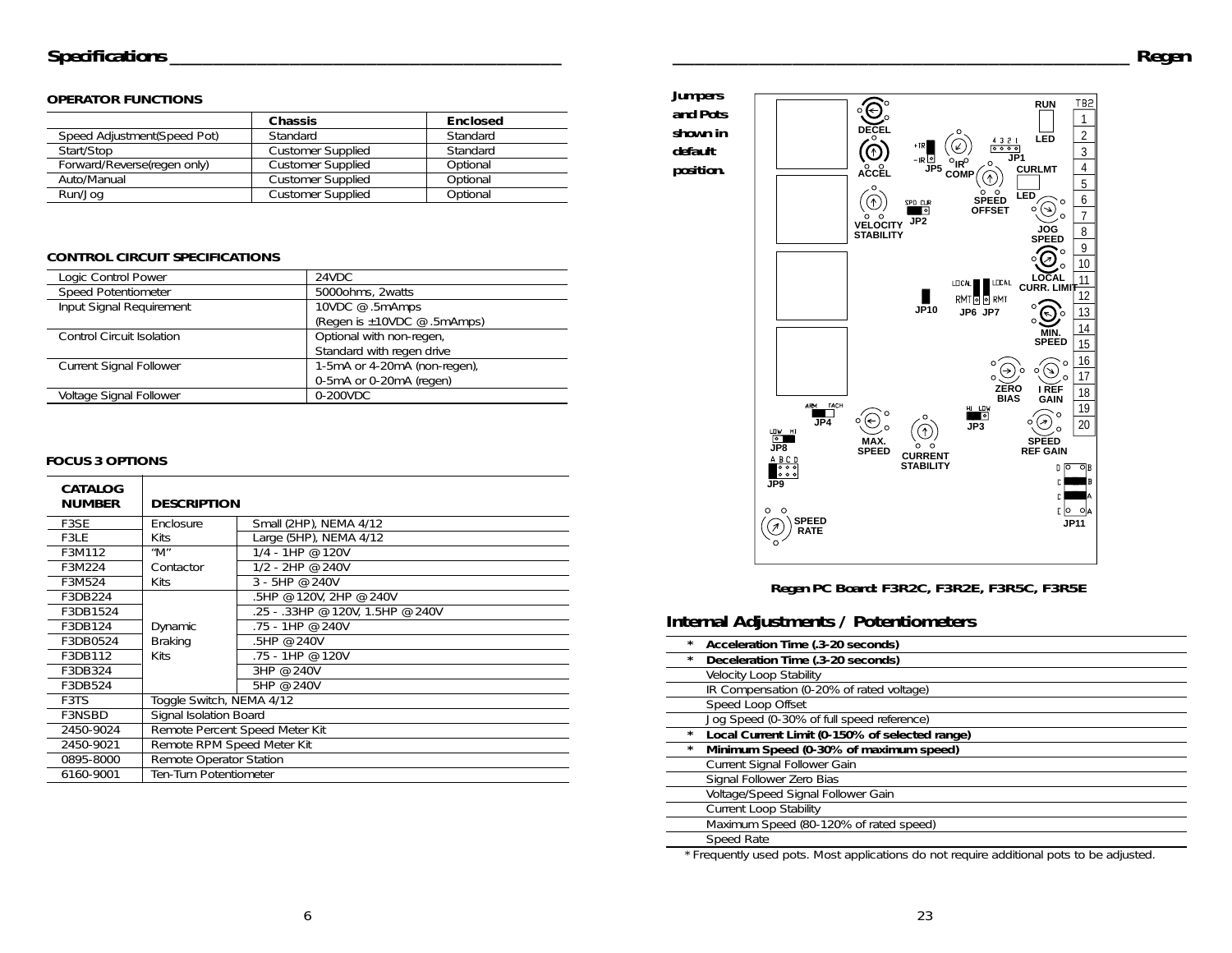## **Jumper Programming**

#### **WARNING!**

**Equipment damage and/or personal injury may result if jumper programming is attempted while control is operational. Always lock out power at the remote disconnect before changing jumper positions.**

If using the Focus drive as a torque regulator, make the following adjustments:

JP2: Select current (CUR) control

JP4: Select tachometer (TACH) feedback, but do not use a tachometer.

JP9: Select the appropriate current feedback range.

ACCEL and DECEL pots: Set to full counterclockwise position.

LOCAL CURRENT LIMIT pot: Set to full clockwise position.

Prior to installing the control, jumpers must be programmed for the following:

| <b>JUMPER</b>   | <b>DESCRIPTION</b>                           | <b>RANGE</b>                               | <b>DEFAULT</b>    |
|-----------------|----------------------------------------------|--------------------------------------------|-------------------|
| JPI             | Optional "M" Contactor<br>Sequencing Module  | Yes or No                                  | No contactor      |
| $JP2^*$         | Speed or Current Control<br>Mode             | Speed or Current<br>(SPD)<br>(CUR)         | Speed             |
| JP3             | Tachometer Feedback<br>Range (at max. speed) | Low (6.5-17.4VDC) or<br>HI (60-160VDC)     | HI                |
| JPA             | Speed Feedback Selector                      | Tachometer (TACH) or<br>Armature (ARM)     | Armature          |
| JP5             | Positive or Negative IR<br>Compensation      | Positive or Negative<br>$(+IR)$<br>$(-IR)$ | Positive          |
| JP <sub>6</sub> | Local or Remote Current<br>Limit Pot         | Local or Remote (RMT)                      | Local             |
| JP7             | Local or Remote Current<br>Limit Pot         | Local or Remote (RMT)                      | Local             |
| JP8             | Armature Voltage<br>Level                    | LOW (90VDC) or<br><b>HI (180VDC)</b>       | <b>HI(180VDC)</b> |
| JP9             | Current Feedback<br>Range                    | A thru D (see Table below)                 | A                 |
| JP10            | Line Frequency                               | 50 or 60Hz (w/ jumper)                     | 60Hz              |
| JP11            | Input Voltage                                | 120 or 240VAC<br>(see Table below)         | 240VAC            |

 *When Current Control (JP2) is selected, set Jumper JP4 to the TACH position but do not use a tachometer.*

#### **(JP9) CURRENT FEEDBACK RANGE**

*\**

| CATALOG<br><b>NUMBER</b> | <b>OUTPUT</b><br><b>CURRENT</b><br>(AMPS) | JP9<br><b>JUMPER</b><br><b>POSITION</b> | <b>INPUT</b><br><b>VOLTAGE</b> | <b>JP11 JUMPER</b><br><b>POSITIONS</b> |
|--------------------------|-------------------------------------------|-----------------------------------------|--------------------------------|----------------------------------------|
|                          |                                           |                                         | 120VAC                         | A to E and B to D                      |
| F3R <sub>2</sub> C       | 2.6                                       | No Jumper                               | 240VAC                         | A to C and B to C                      |
| F3R2E                    | 5.5                                       | Α                                       |                                |                                        |
| $(1/4 - 2HP)$            | 7.5                                       | B                                       |                                |                                        |
|                          | 10                                        |                                         |                                |                                        |
|                          | 6.6                                       | No Jumper                               |                                |                                        |
| F3R5C                    | 13.8                                      | A                                       |                                |                                        |
| F3R5E                    | 16                                        | B                                       |                                |                                        |
| (3 - 5HP)                | 18.75                                     | C                                       |                                |                                        |
|                          | 25                                        |                                         |                                |                                        |

#### **(JP11) INPUT VOLTAGE**

| <b>FOCUS 3 OPTIONS</b> |
|------------------------|
| <b>DESCRIPTION</b>     |

## **Enclosure Kits (F3SE & F3LE)**

The NEMA 4/12 enclosure kits are designed for use with the Focus 3 chassis drives. The start/stop toggle switch and speed pot are factory installed in the cover and wired to the terminal block. All necessary mounting hardware is included in the kit.

## **Toggle Switch (F3TS)**

The F3TS toggle switch is designed for use with the Focus 3 Drives and Enclosure Kits. This NEMA 4/12, 2 position, maintained contact toggle switch may be used as the customer operator for Auto/Manual, Forward/Reverse (regen only), and Run/Jog functions.

## **"M" Contactor Kits**

*\_\_\_\_\_\_\_\_\_\_\_\_\_\_\_\_\_\_\_\_\_\_\_\_\_\_\_\_\_\_\_\_\_\_\_\_\_\_\_\_\_ Options*

These kits Include a magnetic contactor, interface pc board, and mounting bracket which can be installed directly on the heatsink of the chassis mount unit and inside the enclosed control. It provides a positive disconnect of the motor armature when the control is stopped, preventing motor turnover in case the SCRs should false fire. In addition, an auxiliary form C contact is included for customer use. (This kit may be required by local and/or national electrical codes.)

## **Dynamic Braking Kits**

These kits are designed for use with the "M" Contactor Kits. Dynamic braking provides rapid motor stopping by automatically connecting a resistor across the armature of the motor to absorb the energy produced by the coasting motor (now acting as a generator) and bring it to a stop quickly. Note that the dynamic brake is not a holding (fail-safe) brake. The standard dynamic brake resistors have been sized for use with DC motors that have no appreciable load inertia connected to the shaft and have start/stop cycles no more frequent than 3 quick stops with 7 minutes before the next stop.

## **Signal Isolation Board (F3NSBD)**

The F3NSBD board provides isolation of the speed reference and start signal to the Focus non-regen drive. In non-regen drives, the signal common connection (term. TB2-12) is connected internally to the drive power terminal A+. Grounding the signal common is equivalent to earth grounding the incoming power supply through the control board and will result in drive failure. This board is necessary when the drive is remotely controlled by a PLC or some other form of process control which is ground referenced.

Current Ranges  $0.5$ ,  $1.5$ ,  $0.20$ ,  $4.20mA$  Contacts  $2.5$  Contacts  $2.50 \text{mA}$ ,  $3.4 \text{ m}$  Contacts  $2.50 \text{b}$  Contacts  $2.5 \text{N}$ **Input Power: Isolation Voltage:**

17-30VDC @ 50mA max. (for control circuitry) 240VAC Power Systems

#### **Inputs:**<br> **Control Relay (CRR):**

Voltage Ranges 5, 12, 26, 52, 98, 208VDC lnput 24VDC @ 12.1mA, 120VAC @ 20mA<br>Current Ranges 0-5, 1-5, 0-20, 4-20mA Contacts 2-Form A, 1A @ 250VAC **Speed Pot:** 5Kohms, 2W 2000VAC Hi-Pot for one minute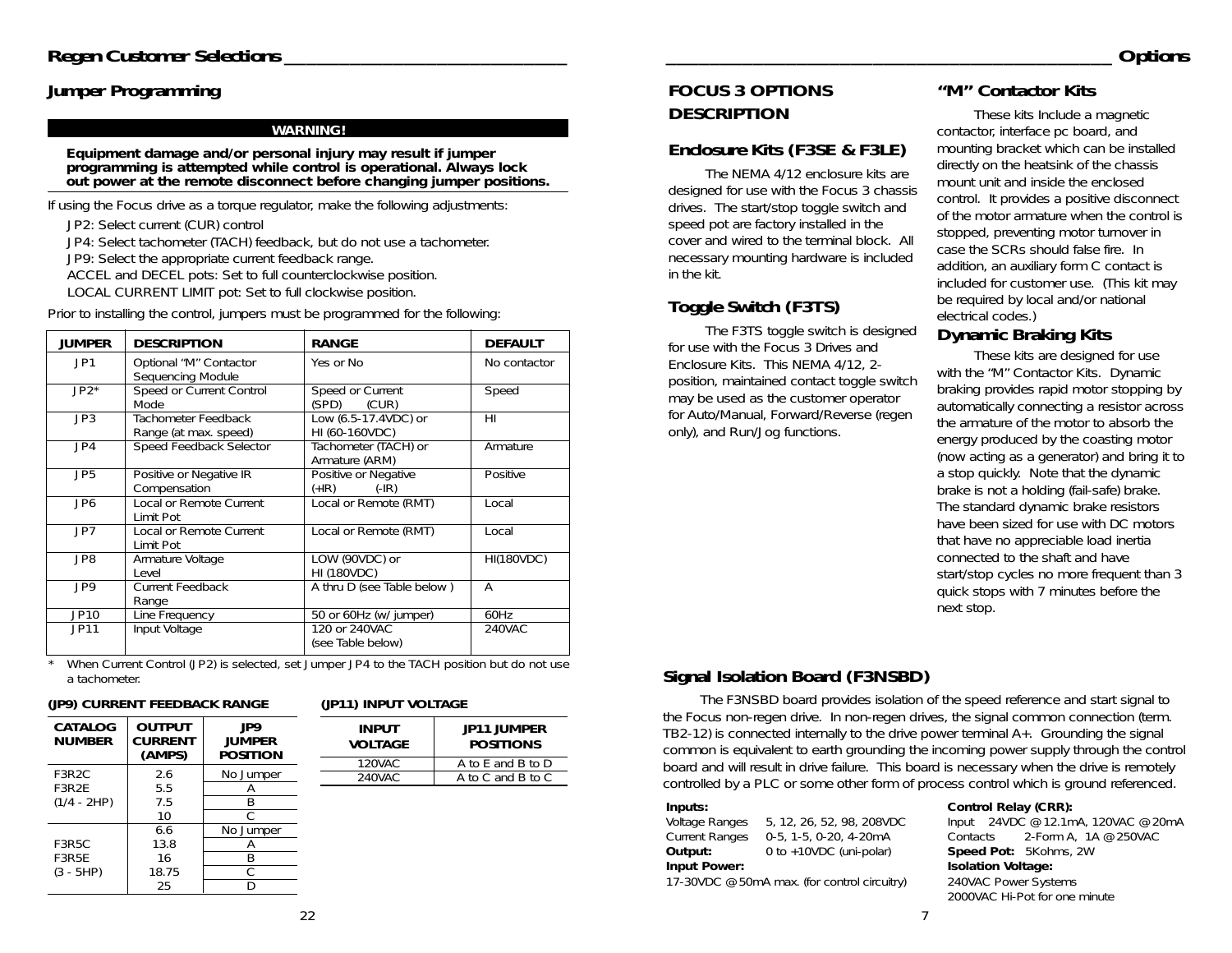## **Remote Speed Meter Kits**

Provide a visual indication of the motor speed by monitoring the output voltage of a motor mounted DC tachometer or the motor armature voltage (which is directly proportional to the speed). A PC board is included and mounted on the back of the meter to allow calibration of the meter for use with a range of inputs. The meter kits are supplied in a NEMA 1 enclosure suitable for wall mounting, but may be easily removed if panel mounting is preferred. When used with a tachometer, the motor speed indicated is within a +/-2% accuracy. Using the armature voltage input, the accuracy is +/-5%.

## **Remote Operator Station**

This kit includes Start and Stop momentary pushbuttons, a speed potentiometer, and provisions for adding a jog selector switch. This NEMA 1 kit can operate the Focus drives from a remote location.

## **Ten-Turn Potentiometer**

This kit may be used to replace the standard single-turn potentiometer in the control to provide a much finer adjustment of the speed or torque. Included in the kit are the ten-turn pot and the digital turnsindicating knob suitable for mounting in the control cover or in a remote operator station. When using this ten-turn pot in an enclosed control, the enclosure rating is NEMA 1.



*Non-Regen PC Board: F3N2C, F3N2E, F3N5C, F3N5E*

## **Internal Adjustments / Potentiometers**

| *<br>Acceleration Time (.3-20 seconds)                    |
|-----------------------------------------------------------|
| Deceleration Time (.3-20 seconds)<br>$\star$              |
| <b>Velocity Loop Stability</b>                            |
| IR Compensation (0-20% of rated voltage)                  |
| Speed Loop Offset                                         |
| Jog Speed (0-30% of full speed reference)                 |
| Local Current Limit (0-150% of selected range)<br>$\star$ |
| Minimum Speed (0-30% of maximum speed)<br>$\star$         |
| Current Signal Follower Gain                              |
| Signal Follower Zero Bias                                 |
| Voltage/Speed Signal Follower Gain                        |
| <b>Current Loop Stability</b>                             |
| Maximum Speed (80-120% of rated speed)                    |

*\* Frequently used pots. Most applications do not require additional pots to be adjusted.*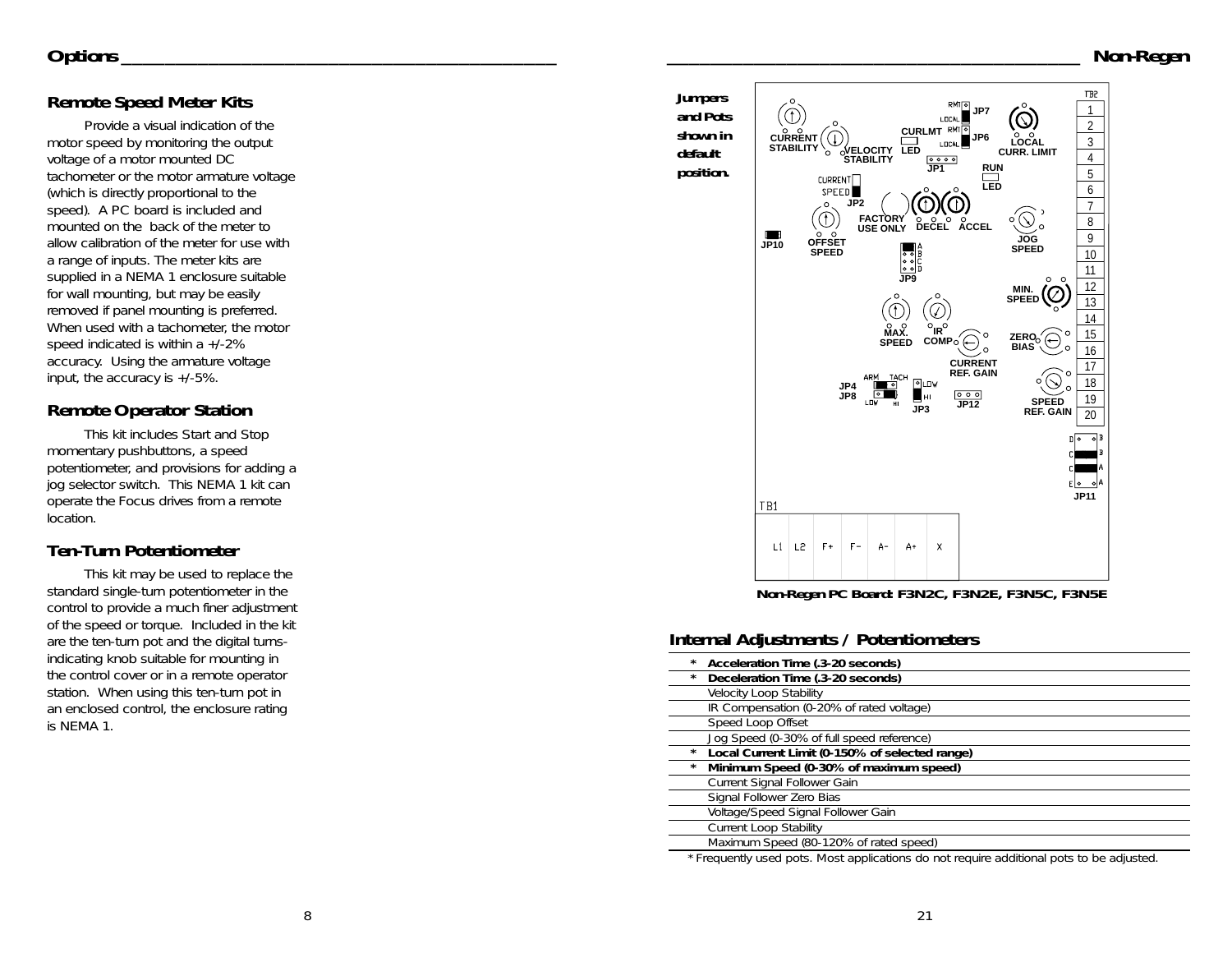## **Jumper Programming**

#### **WARNING!**

**Equipment damage and/or personal injury may result if jumper programming is attempted while control is operational. Always lock out power at the remote disconnect before changing jumper positions.**

If using the Focus drive as a torque regulator, make the following adjustments:

JP2: Select current (CUR) control

JP4: Select tachometer (TACH) feedback, but do not use a tachometer.

JP9: Select the appropriate current feedback range.

ACCEL and DECEL pots: Set to full counterclockwise position.

LOCAL CURRENT LIMIT pot: Set to full clockwise position.

| <b>JUMPER</b>   | <b>DESCRIPTION</b>                            | <b>RANGE</b>                           | <b>DEFAULT</b>    |
|-----------------|-----------------------------------------------|----------------------------------------|-------------------|
| JP1             | Optional "M" Contactor<br>Sequencing Module   | Yes or No<br>(NO JUMPER)               | No contactor      |
| $JP2*$          | Speed or Current Control<br>Mode              | Speed or Current<br>(CUR)<br>(SPD)     | Speed             |
| JP3             | Tachometer Feedback<br>Range (at max. speed)  | Low(6.5-17.4VDC) or<br>HI(60-160VDC)   | HI                |
| JPA             | Speed Feedback Selector                       | Tachometer (TACH) or<br>Armature (ARM) | Armature          |
| JP <sub>6</sub> | Local or Remote Current<br>Limit Pot Selector | Local or Remote(RMT)                   | Local             |
| JP7             | Local or Remote Current<br>Limit Pot          | Local or Remote(RMT)                   | Local             |
| JP8             | Armature Voltage<br>Level Selector            | LOW(90VDC) or<br><b>HI(180VDC)</b>     | <b>HI(180VDC)</b> |
| JP9             | <b>Current Feedback</b><br>Range              | A thru D<br>(see Table below)          | Α                 |
| <b>JP10</b>     | Line Frequency Selector                       | 50 or 60Hz (w/ jumper)                 | 60Hz              |
| JP11            | Input Voltage<br>Selector                     | 120 or 240VAC<br>(see Table below)     | 240VAC            |

Prior to installing the control, jumpers must be programmed for the following:

 *When Current Control (JP2) is selected, set Jumper JP4 to the TACH position but do not use a tachometer.*

#### **(JP9) CURRENT FEEDBACK RANGE**

*\**

| (JP11) INPUT VOLTAGE |  |
|----------------------|--|
|----------------------|--|

| CATALOG<br><b>NUMBER</b> | <b>OUTPUT</b><br><b>CURRENT</b><br>(AMPS) | JP9<br><b>JUMPER</b><br>POSITION |
|--------------------------|-------------------------------------------|----------------------------------|
|                          | 2.7                                       | No Jumper                        |
| F3N2C                    | 5.5                                       |                                  |
| F3N2F                    | 6.4                                       |                                  |
| (1/4 - 2HP)              | 75                                        |                                  |
|                          | 10                                        |                                  |
|                          | 6.6                                       | No Jumper                        |
| F3N5C                    | 13.8                                      | А                                |
| F3N5F                    | 16                                        |                                  |
| (3 - 5HP)                | 18.75                                     |                                  |
|                          | 25                                        |                                  |

| INPUT<br><b>VOLTAGE</b> | <b>JP11 JUMPER</b><br><b>POSITIONS</b> |
|-------------------------|----------------------------------------|
| $120$ VAC.              | A to F and B to D                      |
| $240$ VAC.              | A to C and B to C                      |

#### **WARNING!**

**Installation of this equipment must be done in accordance with the National Electrical Code and all other applicable regional or local codes. Proper grounding, conductor sizing, and short circuit protection must be installed for safe operation. Improper installation or operation of this control may cause injury to personnel or damage to equipment.**

#### **WARNING!**

**Hazardous voltages may be present on external surfaces of ungrounded controls. This can result in personal injury or equipment damage.** 

• Check nameplate data for conformance with AC power source and motor.

#### **WARNING!**

**When performing visual inspections and maintenance, the incoming AC power must be turned off and locked out. Hazardous voltages will be present until the AC power is turned off. The drive contactor does not remove hazardous voltages when opened.** 

 During normal operation, keep all covers in place and cabinet doors shut.

#### **CAUTION!**

**Never operate the control for an extended time on its back. Heat from the heatsink may penetrate control logic wiring.** 

## **Environment NEMA 4/12**

Suitable for most well-ventilated factory areas where industrial equipment is installed. Locations subject to steam vapors, oil vapors, flammable or combustible vapors, chemical fumes, and corrosive gases or liquids should be avoided unless an appropriate enclosure has been supplied. Ambient temperature is not to exceed 40°C.

### **Chassis**

Suitable for mounting in a user's enclosure where internal temperatures will not exceed 55°C.

## **Jumper Selection**

Prior to applying power, the control jumpers location must be selected (see Start-up, pages 14-17). Some of the parameters determined by the jumper location are:

- Input AC Line Voltage (120/240VAC)
- Input Line Frequency (60/50Hz)
- •Speed or Current Control
- •Tach or Current Feedback Range
- Armature Voltage

#### **WARNING!**

**Equipment damage and/or personal injury may result if jumper programming is attempted while the control is operational. Always lock out power at the remote disconnect before changing any jumper positions.**

•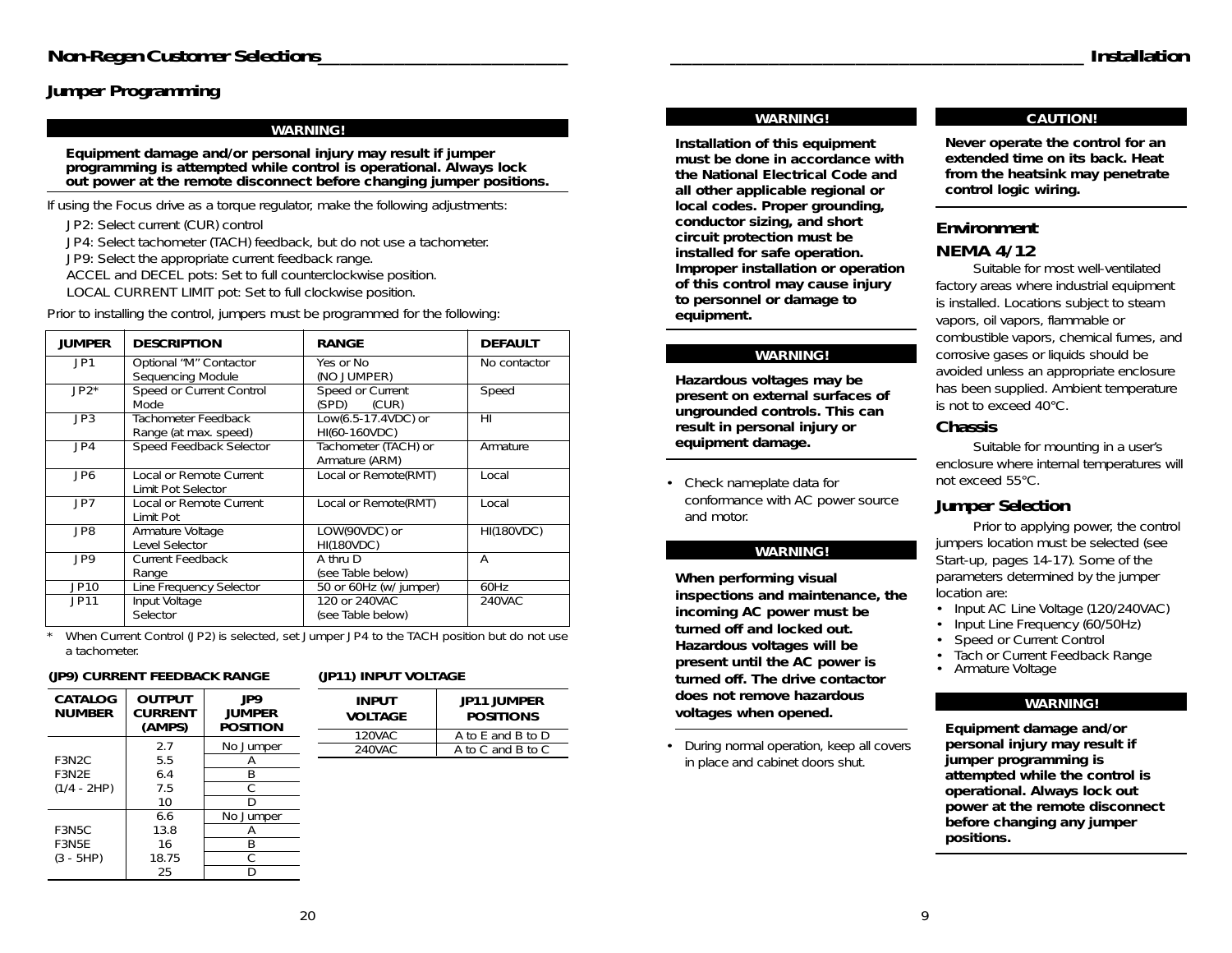

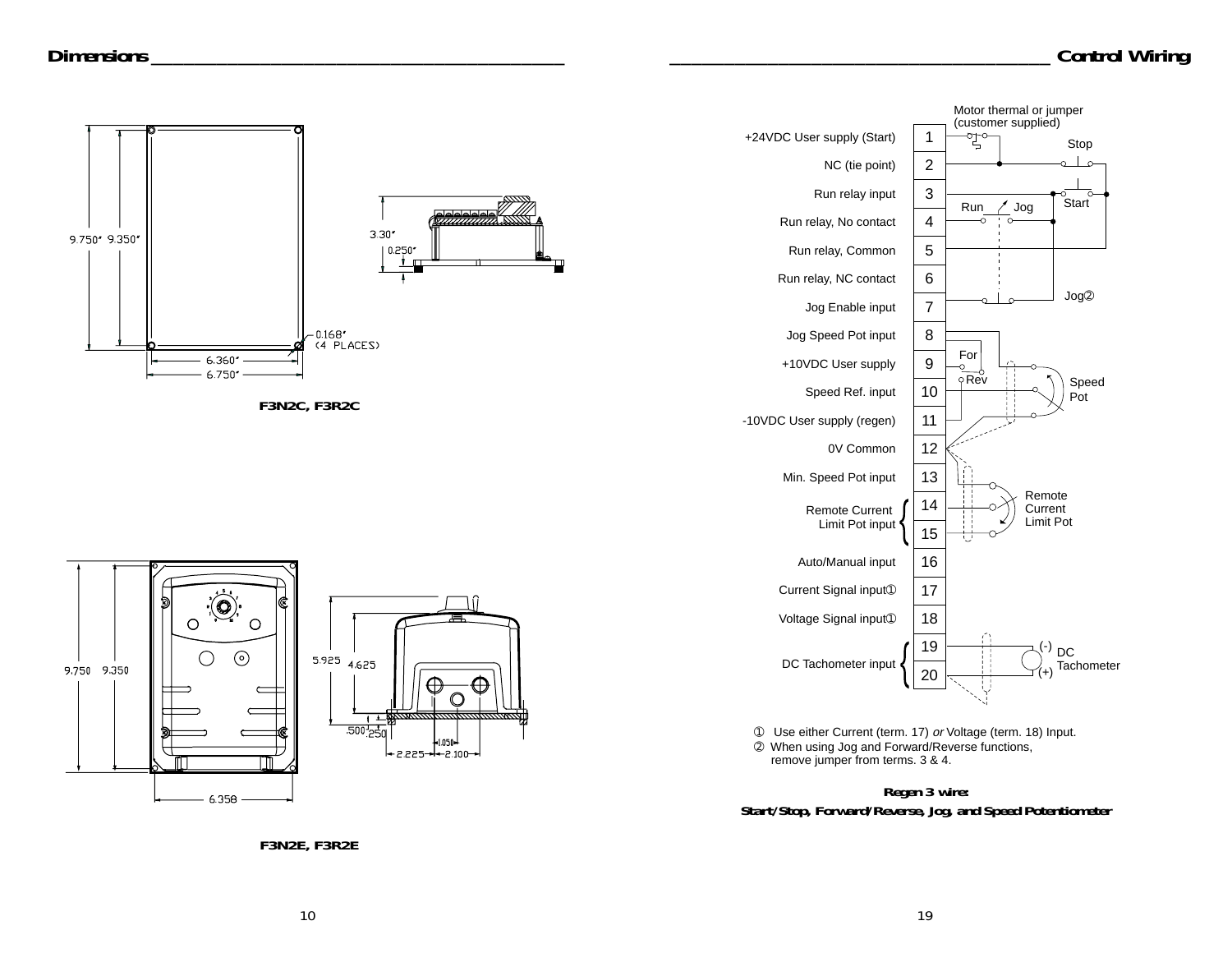## *Control Wiring \_\_\_\_\_\_\_\_\_\_\_\_\_\_\_\_\_\_\_\_\_\_\_\_\_\_\_\_\_\_\_\_\_\_\_*



- ➀ When using Jog function, remove factory installed the jumper from terms. 3 & 4 and add to terms 8 & 9.
- ➁ Auto/Manual switch is required to select between the speed pot and the voltage/ current signal input. If current or voltage signal is used without the speed pot, jumper terms. 2 & 16.
- ➂ Use either Current (term. 17) or Voltage (term. 18) Input.

## *Non-regen 3 wire: Start/Stop, Jog, Auto/Manual with Speed Pot or Current/Voltage Signal*



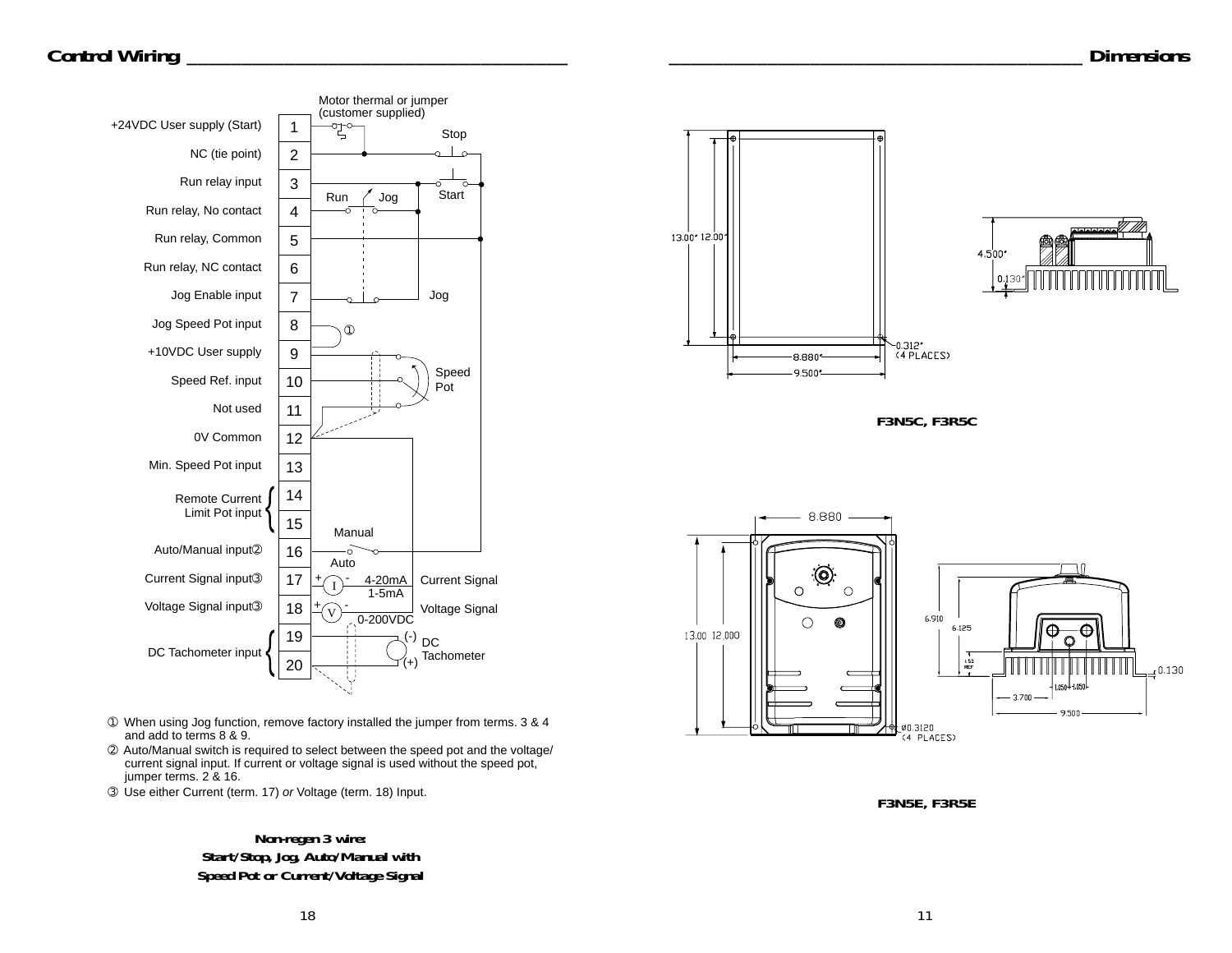Motor thermal or jumper (customer supplied)

## **STEP 1: Receiving & Inspection** .............Page 1 **STEP 2: Jumper Selection** ...Pages 20-23 **STEP 3: Drive Installation**...Pages 9-11 **STEP 4: Power Wiring**........Pages 12-13 **STEP 5: Control Wiring**......Pages 14-19 **STEP 6:**

*Start-up Guidelines*

**Potentiometer Adjustments** .........................Pages 23-26

**NOTE** Read this manual in its entirety, paying particular attention to the *Warnings* and *Cautions* in each section before installing, starting, or maintaining this drive.

### **CAUTION!**

**Improper procedures can result in personal injury or equipment damage. Only qualified electrical maintenance technicians familiar with electronic drives and their standard safety precautions should be permitted to install, start-up, or maintain this apparatus.** 

## **Incoming Power Requirements**

A remote fused AC line disconnect or circuit breaker installed ahead of the control is required by the NEC (National Electrical Code). The control is designed to accept single phase AC line voltage.

## **Grounding**

The control must be connected to earth ground, provided by an enclosure or chassis-installed screw, for safety of operating personnel. If the drive cabinet or chassis unit is mounted such that it is not grounded, a ground wire must be connected to the panel or enclosure frame for personal safety.

## **Motor Wiring**

For motor thermal wiring, see the "Control Wiring" section.

If the motor rotates in the wrong direction, one of the following changes may correct it:

- 1. Exchange A1 and A2 output motor armature leads.
- 2. Exchange F1 and F2 Motor Shunt field leads.
- 3. Change position of Forward/Reverse switch, if being used.

## **Power Wiring Terminals Description**

| TERM.#          | <b>DESCRIPTION</b>           |
|-----------------|------------------------------|
| $\vert$ 1       | AC Line Voltage Input        |
| $\sqrt{2}$      | AC Line Voltage Input        |
| <b>GND</b>      | <b>Farth Ground</b>          |
| $F +$           | Motor Field (+) (shunt wound |
|                 | motors only)                 |
| F-              | Motor Field (-) (shunt wound |
|                 | motors only)                 |
| A+              | Motor Armature (+)           |
| А-              | Motor Armature (-)           |
| FF1             | Field Economy (regen only)   |
| FF <sub>2</sub> | Field Economy (regen only)   |



\* Jumper installed at factory.

Potentiometer

**Speed** Potentiometer

*3 Wire: Start/Stop, Jog and Speed Potentiometer*

Jog

\*

Motor thermal or jumper (customer supplied) Stop **Start** Run/Jog

*Potentiometer*

-010-

12



1

\* When using the Jog and For/Rev functions, remove the factory installed jumper from terms. 3 & 4.

> *3 Wire (regen only): Start/Stop, Jog, Forward/Reverse and Speed Potentiometer*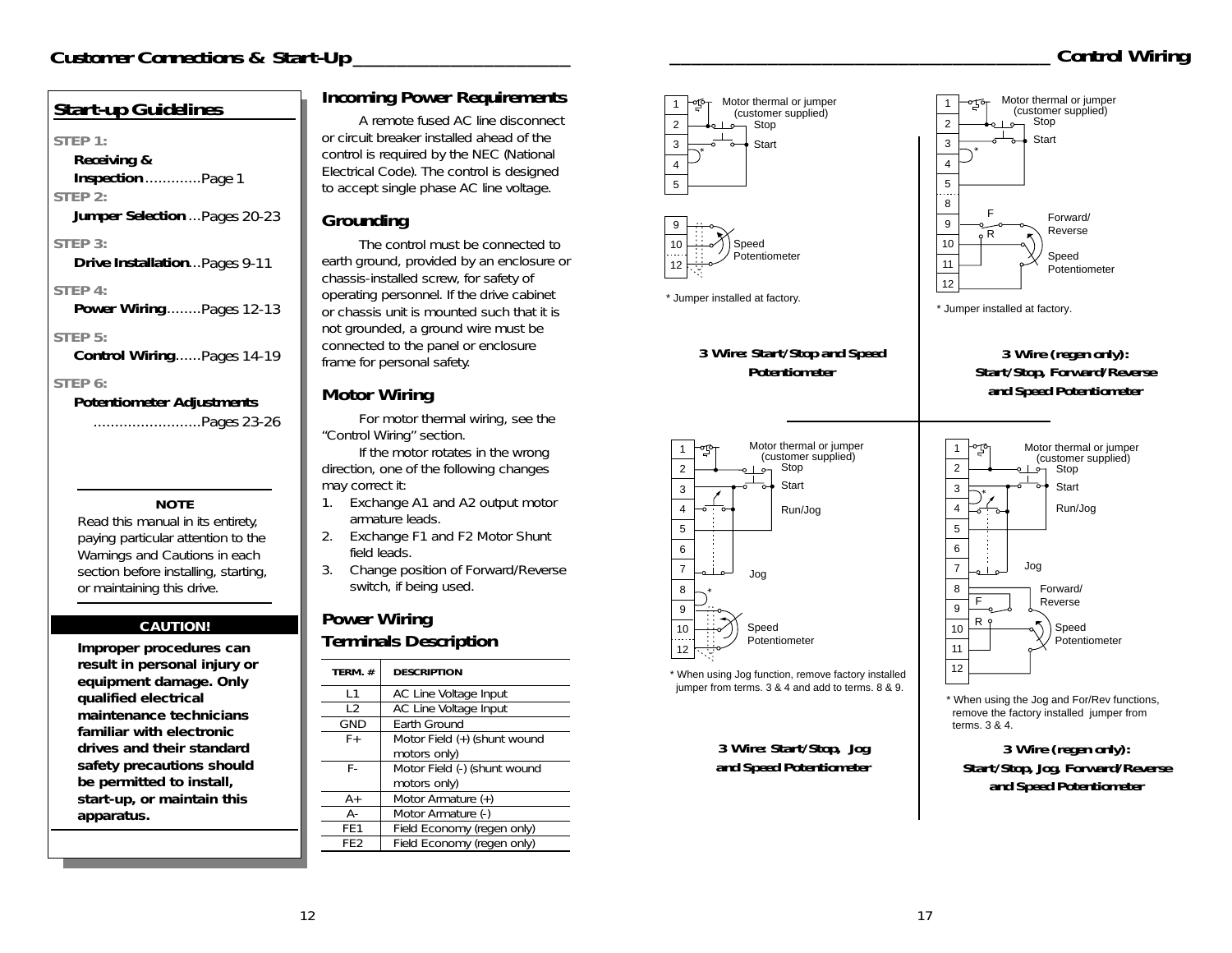## *Control Wiring \_\_\_\_\_\_\_\_\_\_\_\_\_\_\_\_\_\_\_\_\_\_\_\_\_\_\_\_\_\_\_\_\_\_\_*

#### **NOTE**

Shielded wire (2 or 3 conductor) is recommended for reference and other signal wire connections. Shields should be taped off at the remote end. At the drive, connect shields to the circuit common, route wire away from high current lines (i.e. AC lines and armature wiring).

#### **CAUTION!**

**The non-regen drive control circuitry is not isolated.\* No points in the control circuitry, including common, should be connected to earth ground unless specifically shown on the supplied wiring diagrams. No grounding connections should be made on the terminal block. Improper connections to ground, including speed potentiometer connections, will result in control failure.** 

*\* If using the optional signal isolation board, use the wiring diagrams supplied with the board. The regen drive does have circuit isolation as standard and the control circuitry can be connected to ground.*

1 Start/Stop 2 3 . . . . 4 \*  $\cdots$ 10 + Speed Reference 0 to 10VDC 12

\* Jumper installed at factory.

*2 Wire: PLC Control*









*F3N5C, F3N5E F3R5C, F3R5E*

➀ *Terminals F1 and F2 are used only with shunt wound motors.*

➁ *Jumpers installed at factory. If "M" contactor is used, jumpers must be removed.*

➂ *Jumper installed at factory. If field economy is desired, remove jumper and add auxiliary contact connections.*